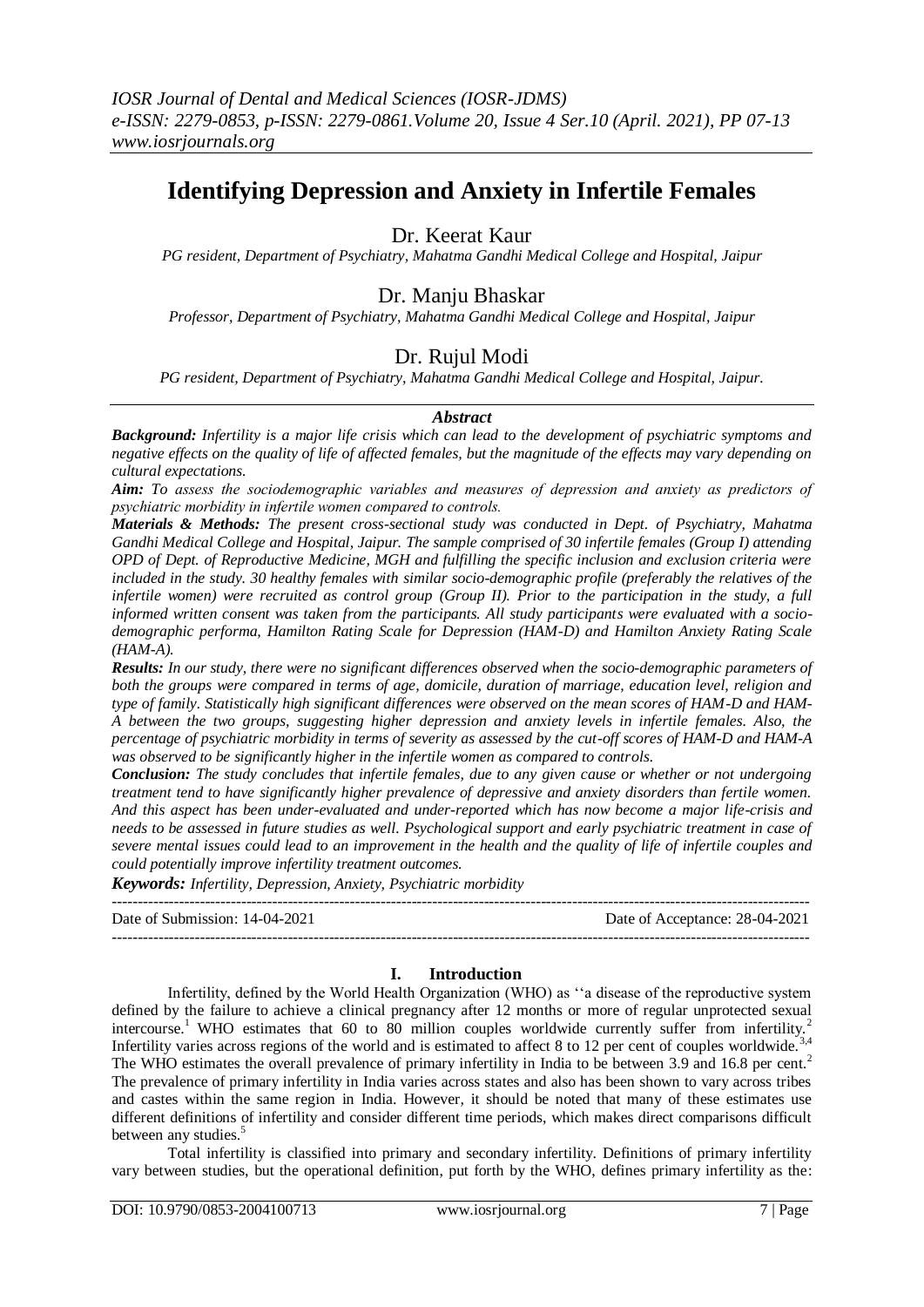"Inability to conceive within two years of exposure to pregnancy (*i.e*.- sexually active, non-contracepting, and non-lactating) among women 15- to 49-year-old." Secondary infertility refers to the "Inability to conceive following a previous pregnancy." Globally, most infertile couples suffer from primary infertility.<sup>1</sup>

The causes for infertility can involve one or both partners. In about one-third of cases, the cause of infertility involves only the male, in another one-third of cases only female and in the remaining cases both the male and female or no cause can be identified. There are various causes of infertility, few of the causes that contribute to infertility are endocrinological, anatomical, genetic and immunological reasons.<sup>6</sup> Some of the causes of infertility other than the physiological conditions include lifestyle factors, infection, environmental and occupational hazards and advancing maternal age.<sup>7</sup> Excessive exercise, obesity, weight-loss, weight-gain, eating disorders, malnutrition, and caffeine, alcohol or nicotine consumption are included in the lifestyle factors that play a crucial role in causing infertility.

Infertility often results in substantial negative social and psychological effects for the affected couple, particularly the woman. There are many studies about the aetiology and treatment of infertility but relatively few about the psychological and social effects of infertility. The inability to conceive children is experienced as highly stressful by infertile women. It is recognised as a stressor with a potential to cause destruction at personal, emotional, interpersonal, occupational and social levels.<sup>8</sup> Infertility is often experienced as a biopsychosocial crisis accompanied by adverse cognitive-performance and affective outcomes, such as overgeneralisation of the loss of control over reproduction to other aspects of life, hopelessness, feelings of unfulfillment, inability to plan for the future and compromised ability to find alternate goals and meaning in life, social withdrawal, anxiety and depression. Although quantitative psychological assessments of infertile women have shown equivocal results with respect to depression and anxiety, the qualitative descriptive literature on female infertility demonstrates that infertile women are more likely to experience higher levels of psychological distress than fertile comparators.

Infertility and severity of Depression have a bidirectional relationship, i.e, infertility is known to cause affective symptoms and on the other hand Depression leads to infertility. Prevalence of Depression is usually higher between the second and third years of infertility because of the inability to conceive.<sup>9</sup> This important relationship between infertility and depression is highlighted by some studies which suggest that high depression levels in women may result in lower percentages of pregnancy and lower commitment to future invitro fertilisation cycles. The proposed mechanisms through which depression could directly affect infertility involve the physiology of the depressed state such as elevated prolactin level, disruption of the hypothalamicpituitary- adrenal axis and thyroid dysfunction.<sup>10</sup> It is assumed that stress has a direct effect on cortisol level production, by increasing the release hormones from pituitary and therefore, a negative effect on fertility.

Researchers have studied different dimensions of infertility impacts on couples. They concluded that infertility can be considered as life crisis, chronic illness and the combination of these. Due to the complicated treatments and high levels of stress, infertility has become a feature of chronic physical illness. Other studies have confirmed the reduced quality of life after infertility.<sup>11,12,13</sup>

Moreover, although this psychological distress has not been shown to affect the success of fertility treatment<sup>14</sup>, previous reports do suggest higher levels of emotional distress in infertile women that underwent unsuccessful fertility treatment.<sup>15,16</sup> Therefore, female infertility and an unsuccessful fertility treatment process likely have a negative impact on quality of life (QoL), defined by the World Health Organization (WHO) as "an individual's perception of their position in life in the context of the culture and value systems in which they live, and in relation to their goals, expectations, standards and concerns."

However, there is not enough evidence in the existing literature, to conclude that women experiencing infertility are more psychologically distressed than controls. Several studies have although suggested that individuals with infertility experience poor self-esteem, grief, depression, anxiety, marital distress, sexual distress and poor quality of life, but these reports haven't been uniformly replicated. Prevalence of psychiatric disorders in infertile women have also not been clearly determined. Though it is possible that cultural differences can significantly alter the response of infertile women to their infertility; Psychological status, psychiatric morbidity and quality of life of infertile women have been poorly researched in non-Western cultures.

# **AIM**

In this study, our aim was to assess the sociodemographic variables and measures of depression and anxiety as predictors of psychiatric morbidity in infertile women compared to controls.

#### *Study design:*

# **II. Materials & Methods**

It was a cross-sectional study, conducted in the Department of Psychiatry; along with the Department of Reproductive Medicine in Mahatma Gandhi Medical College and Hospital, Jaipur from June 2019 to August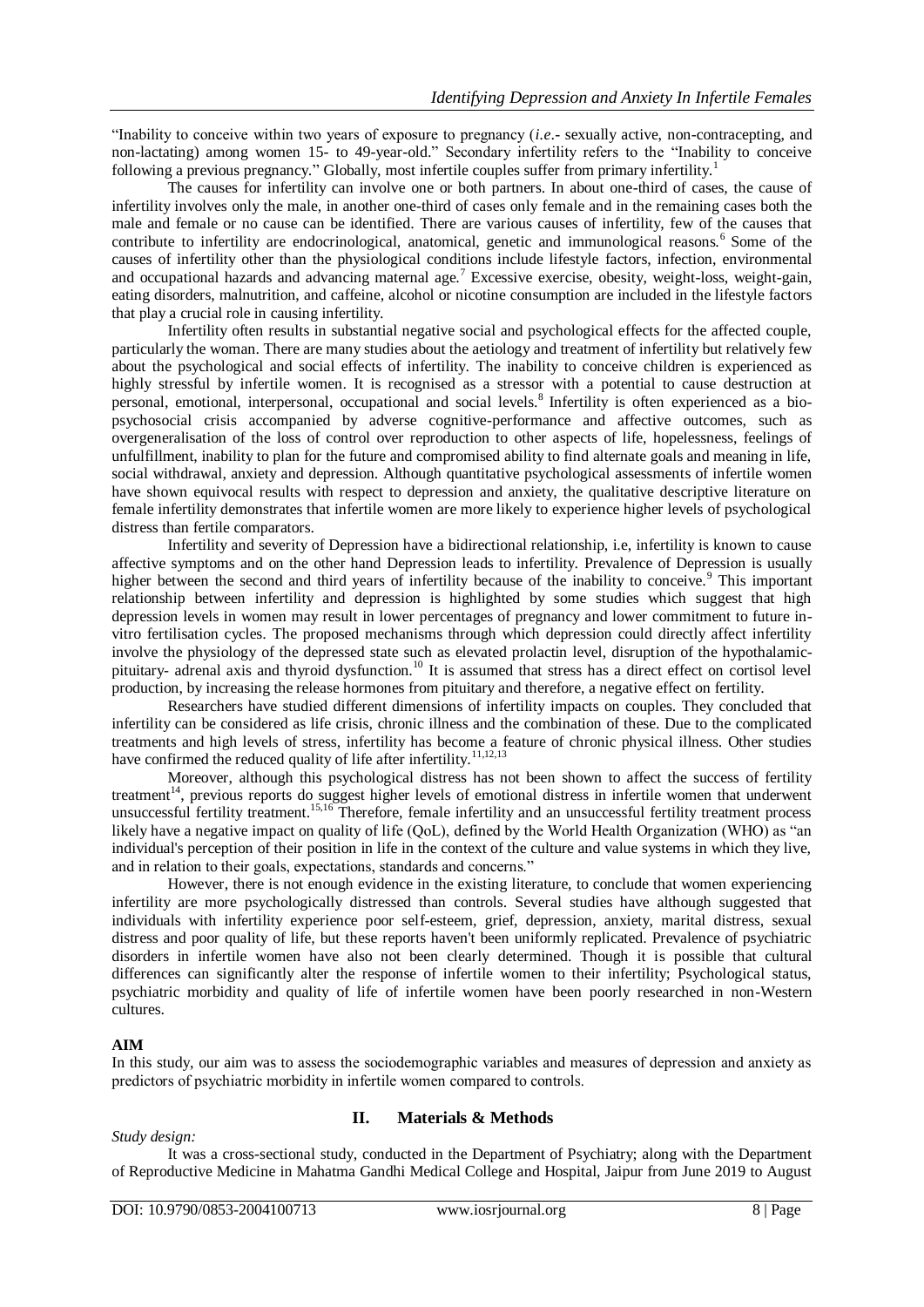2019. The study was conducted after due approval from the Ethical Committee. All the research participants provided with written informed consent for the collection of data and subsequent analysis.

#### *Sample characteristics:*

Using a common and consensually agreed protocol, random sampling was used to structure the sample such that given number of infertile and fertile candidates were recruited spanning the adult age range of 18-55 years of age and were divided in two heads: Cases and Controls.

Total 70 participants were there in the study which were further divided in two separate heads: Group I (Cases) and Group II (Controls). Group I included 40 females coming to the OPD of Reproductive medicine, out of which 8 refused to participate in the study and 2 did not complete testing. Rest of the 30 infertile females fulfilling the inclusion and exclusion criteria were taken up for the study.

Group II included 30 fertile controls from outpatient facilities (preferably the relatives of the infertile women*)* meeting the below-mentioned inclusion and exclusion criteria.

The inclusion criteria for Group I were as follows: Married women, of fertile age, seeking infertility treatment, who met the diagnostic criteria for primary infertility (defined as having never gestated and no contraception after marriage), a normal sex life, and cohabitation with a male marriage partner for at least 2 years. The inclusion criteria for Group II (fertile controls) were as follows: healthy women with a positive birthing history, bearing at least 1 child. The exclusion criteria for all participants were as follows: Participants with evidence of any co-morbid medical or Psychiatric illness, participants who did not consent, were not cooperative, had difficulty understanding the content of the questionnaire, or candidates possessing another disease adversely affecting their QoL.

#### *Measurement tools:*

- 1. A semi-structured performa designed to include socio-demographic details of the patients and controls.
- 2. ΗΑΜ-D: It is an interview-based measure of depression, intended to be used as an index of severity of depression. It consists of 21 items, 17 of which are scored, though a modified 24 item scale is also available. Of the 17 items scored, 9 are rated on a 5-point scale & 8 on 3-point scale. The scoring of the scale is as follows: Normal, Mild, Moderate, Severe and Very severe Depression. The scale has been shown to have moderate internal consistency, high validity and inter-rater reliability.<sup>17</sup>
- 3. HAM-A: It is the most widely used scale for measuring anxiety. It is a clinician rated scale consisting of 14 items rated according to the severity (from 0 to 4). The scoring of the scale is as follows: Mild, Mild-Moderate and Moderate-Severe Anxiety. HAM-A has been thoroughly evaluated and has been found to have adequate reliability and validity.<sup>18</sup>

#### *Statistical analysis:*

Closely following the WHO definition of primary infertility, women were defined as having primary infertility if they were married (or with their main partner) for longer than two years, sexually active, not using modern contraception, and without children. The prevalence of primary infertility and corresponding 95 per cent confidence intervals (CIs) were estimated. Secondary infertility was not measured.

Female characteristics were selected to test their association with both the groups. Demographic variables including age (in years), Domicile (Urban or Rural), Family type (Nuclear, extended or Joint), Religion (Hindu or Muslim), Education status (Illiterate, Primary, Middle, Secondary, Senior Secondary, Graduate, Post-Graduate) and Occupation were examined as categorical variables.

Patients and controls were then rated by the interviewer on HAM-D and HAM-A.

The data was then analysed using the Statistical Package for Social Sciences (SPSS, 1998, Chicago, IL). Chi-square test was done for categorical variables and student 't' test was done for continuous variables to look for differences between the patients and controls. A p value < 0.05 was considered statistically significant.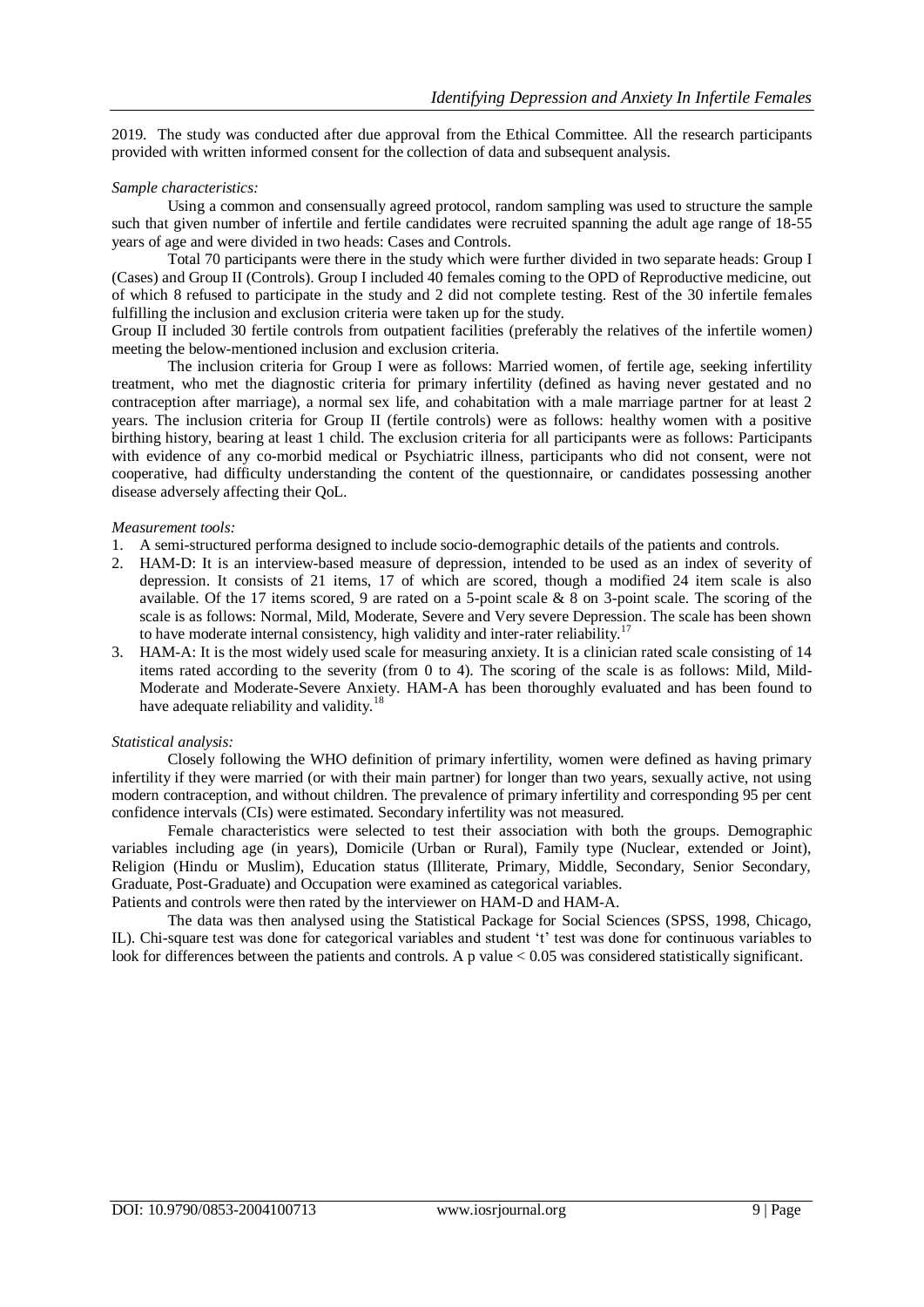

#### **III. Results**

In total, 30 infertile females and 30 controls belonging to GROUP I and GROUP II respectively completed the study and were included in the analysis. The demographic details of patients and controls are shown in Table 1,2 & 3. The age in both the groups ranged from 20 years to 55 years of age as described in Table 1.

| Table 1: Age wise distribution in the two groups |                |                 |  |  |
|--------------------------------------------------|----------------|-----------------|--|--|
| <b>AGE GROUP</b>                                 | <b>GROUP 1</b> | <b>GROUP II</b> |  |  |
| $20 - 30$                                        |                |                 |  |  |
| 31-45                                            |                |                 |  |  |
| $46 - 55$                                        |                |                 |  |  |
| <b>Total</b>                                     | 30             | 30              |  |  |

As per Table 2, the mean [S.D.] age of the individuals in the infertile group was 28 [4.73] years and that in the fertile control group was  $28.8$  [5.38] years ( $t=0.70$ ,  $p=0.486$ ). There was no significant difference observed in the duration of marriage between groups: the infertile group had been married for an average of 5.6 years while the healthy control group had been married for an average of 7.1 years (*t*=1.79, *p=*0.079).

| Table 2: Mean Age & Duration of Marriage comparison in the two groups |                |                 |                       |  |
|-----------------------------------------------------------------------|----------------|-----------------|-----------------------|--|
|                                                                       | <b>GROUP I</b> | <b>GROUP II</b> |                       |  |
| Mean Age (in years) $[S.D]$                                           | 28 [4.73]      | 28.8 [5.38]     | $t=0.70$<br>$p=0.486$ |  |
| Duration of marriage (in<br>months) $[S.D]$                           | 67.2 [41.44]   | 85.2 [44.87]    | $t=1.79$<br>$p=0.079$ |  |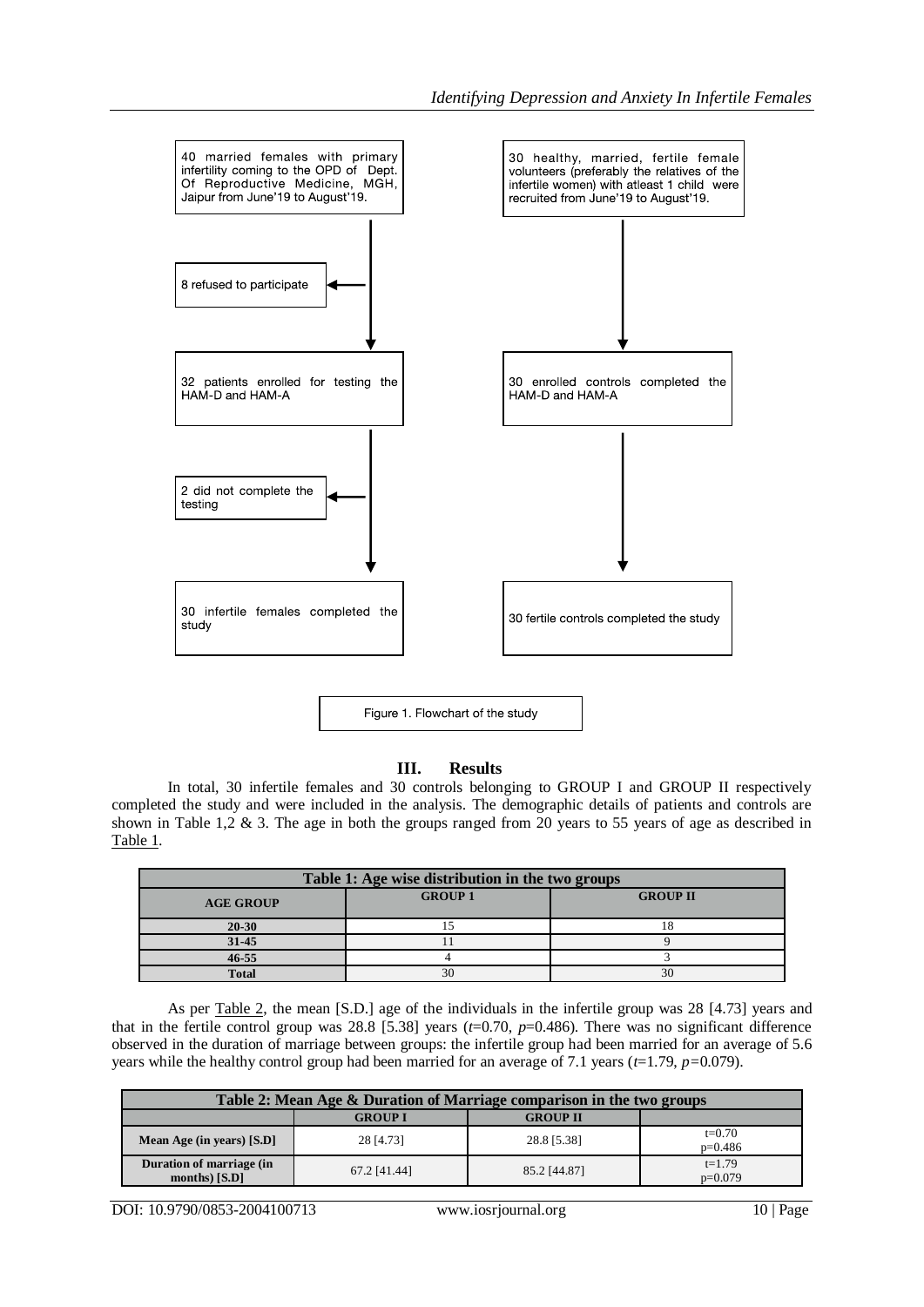Table 3 compares the demographic characteristics of the two groups. There were no significant differences in the context of Domicile, Family Type, Religion and level of education between the infertile and fertile women. However, there was a statistically high significant difference observed w.r.t occupation as majority of the infertile females (83.3%) were housewives and only 53% of the healthy controls were housewives while others were either self-employed, labourers or were engaged in other jobs.

| <b>Table 3: SOCIO-DEMOGRAPHIC PROFILE OF BOTH THE GROUPS</b> |                |                        |                |           |
|--------------------------------------------------------------|----------------|------------------------|----------------|-----------|
|                                                              | <b>GROUP I</b> | <b>GROUP II</b>        | $\mathbf{X}^2$ | P value   |
|                                                              |                | <b>DOMICILE</b>        |                |           |
| <b>Urban</b>                                                 | 24 (80%)       | 23(76.7%)              | 0.052          | 0.819     |
| <b>Rural</b>                                                 | 6(20%)         | 7(23.3%)               |                |           |
|                                                              |                | <b>FAMILY TYPE</b>     |                |           |
| <b>Nuclear</b>                                               | 16 (53.34%)    | 15 (50%)               |                | 0.967     |
| <b>Nuclear Extended</b>                                      | 13 (43.33%)    | 14 (47%)               | 0.066          |           |
| Joint                                                        | $1(3.3\%)$     | 1(3%)                  |                |           |
|                                                              |                | <b>RELIGION</b>        |                |           |
| Hindu                                                        | 26 (86.7%)     | 25 (83.3%)             | 0.274          | 0.601     |
| <b>Muslim</b>                                                | 4(13.3%)       | 5(16.7%)               |                |           |
|                                                              |                | <b>EDUCATION LEVEL</b> |                |           |
| <b>Illiterate</b>                                            | 2(6.7%)        | $2(6.7\%)$             |                | 0.268     |
| Primary                                                      | $1(3.3\%)$     | $4(13.3\%)$            |                |           |
| <b>Middle</b>                                                | $9(30\%)$      | 8(26.7%)               |                |           |
| <b>Secondary</b>                                             | $3(10\%)$      | $3(10\%)$              | 7.613          |           |
| <b>Senior Secondary</b>                                      | $4(13.3\%)$    | $1(3.3\%)$             |                |           |
| Graduate                                                     | 8(26.7%)       | $9(30\%)$              |                |           |
| <b>Post-Graduate</b>                                         | $3(10\%)$      | $3(10\%)$              |                |           |
| <b>OCCUPATION</b>                                            |                |                        |                |           |
| Self-employed                                                | $3(10\%)$      | 8(26.7%)               |                | $0.0001*$ |
| <b>Housewife</b>                                             | 25 (83.3%)     | 16 (53.3%)             | 19.714         |           |
| Labourer                                                     | $\Omega$       | $4(13.3\%)$            |                |           |
| Other                                                        | 2(6.7%)        | $2(6.7\%)$             |                |           |

| Table 4: Comparison of Mean scores on rating scales in both the groups |      |                |                 |      |                |             |
|------------------------------------------------------------------------|------|----------------|-----------------|------|----------------|-------------|
| <b>SCALE</b>                                                           |      | <b>GROUP 1</b> | <b>GROUP II</b> |      | $\mathbf{v}^2$ | P value     |
|                                                                        | Mean | S.D.           | Mean            | S.D. |                |             |
| <b>HAM-D</b>                                                           | 9.32 | 5.96           | 3.10            | 2.58 | 6.45           | <0.001*     |
| <b>HAM-A</b>                                                           | 5.88 | 4.23           | 2.43            | 2.36 | 4.68           | ${<}0.001*$ |

Mean scores obtained in the HAM-D and HAM-A scales in both the groups were compared and the details of which are mentioned in Table 4. Statistically high significant differences between infertile females and healthy controls were observed in both the measures used. Infertile females scored higher compared to healthy controls in HAM-D and HAM-A suggesting higher depression and anxiety levels.

Using the cut-off scores recommended for these two instruments, depression and anxiety disorder were assessed and the results are shown in Table 5. The percentage of psychiatric morbidity was significantly high in the infertile women as compared to controls. On HAM-D, Mild - Moderate depression was present in around 37% of infertile and 3% of control women. Severe-Very Severe depression in 17% infertile and none of the controls. As far as Anxiety disorder is concerned, Mild-Moderate Anxiety on HAM-A rating scale was present in 33% of infertile women and only 10% healthy controls. Severe Anxiety as per HAM-A was present in only 7% of the infertile women and none of the healthy controls had severe anxiety and the difference between the two groups was not significant.

| <b>Table 5: Psychiatric Morbidity on Rating Scales</b> |                |                 |            |            |
|--------------------------------------------------------|----------------|-----------------|------------|------------|
|                                                        | <b>GROUP I</b> | <b>GROUP II</b> | $T^2$<br>Δ | P value    |
| <b>HAM-D</b>                                           |                |                 |            |            |
| <b>Mild-Moderate Depression</b>                        | 11 (36.7%)     | $(3.3\%)$       | 9.316      | $< 0.01*$  |
| <b>Severe-Very Severe</b><br><b>Depression</b>         | 5(16.7%)       |                 | 3.702      | $< 0.05*$  |
| <b>HAM-A</b>                                           |                |                 |            |            |
| <b>Mild-Moderate Anxiety</b>                           | $10(33.3\%)$   | $3(10\%)$       | 4.550      | ${<}0.05*$ |
| <b>Severe Anxiety</b>                                  | $2(6.7\%)$     | 0               | 0.575      | < 0.448    |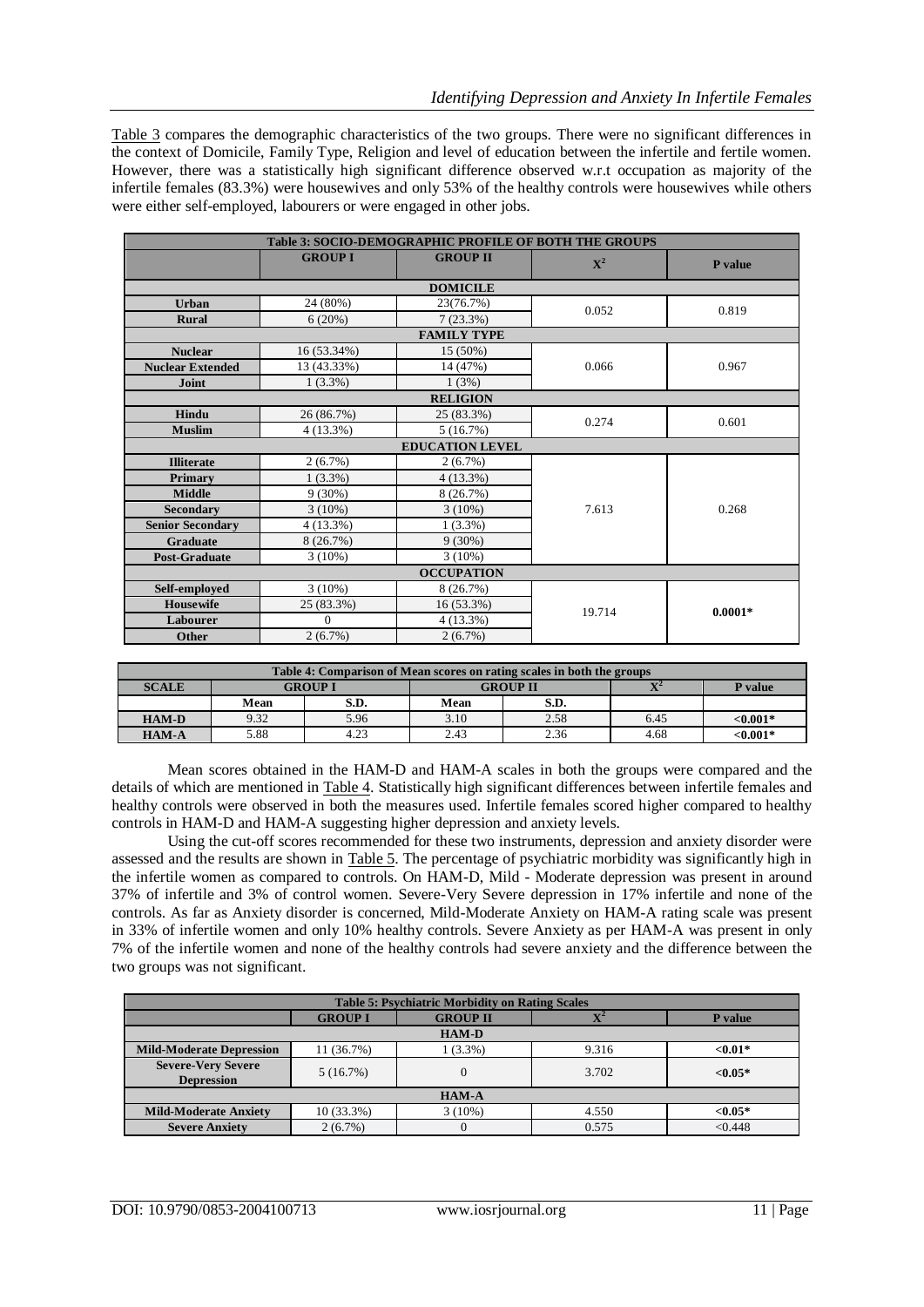#### **IV. Discussion**

Researchers have studied different dimensions of how infertility impacts on females. They concluded that infertility can be considered as life crisis, chronic illness and the combination of these. Due to the complicated treatments and high levels of stress, infertility has become a feature of chronic physical illness.<sup>11</sup>

This present study estimated and compared the socio-demographic details, psychiatric morbidity (Depression & Anxiety) in fertile and infertile women. However, there were no significant differences observed when the socio-demographic variables were compared between the two groups. But statistically significant results were observed on comparing the depressive and anxiety symptoms on their respective assessment scales.

Both the depressive and anxiety symptoms on HAM-D and HAM-A scales respectively were more severe in infertile women than in healthy fertile controls and the results were even statistically significant as per our study. When we utilised the cut-off scores recommended for the standardised instruments to diagnose psychiatric morbidity, there was a significant increase in the psychiatric morbidity observed in the infertile women. This suggests that even though many infertile women do not meet the criteria for a psychiatric diagnosis, Clinically, when structured interview and operationalised diagnostic criteria are used to assess comorbidity, a considerable proportion of them actually suffer from significant psychological distress. Our results are in keeping with the high levels of psychological distress in infertile women reported in the literature by several researches who also have concluded that infertile women are more at risk of mental and emotional disorders, depression, anxiety, low self-esteem and marital dissatisfaction.<sup>19</sup> Many international studies also report a significantly higher severity of depressive and anxiety symptoms and a significantly higher prevalence of depressive and anxiety disorders among infertile women than among fertile women.<sup>20,21,22</sup>,

One study of 112 women being treated for infertility in Taiwan reported that 23% met diagnostic criteria for an anxiety disorder, 17% for major depressive disorder, and 10% for dysthymic disorder; thus over 40% had one of these common mental disorders, a much higher prevalence than the 10% to 12% reported in the general population.<sup>20</sup> Internationally representative studies of community-dwelling women in the United States, and in Finland reported that infertility was associated with high rates of anxiety symptoms.<sup>21,24</sup>

This study has several implications for management. As a significant proportion of infertile women report emotional symptoms, hence, they need to be regularly assessed and those at a risk for developing a psychiatric disorder should be identified. This could be done by administering standardised questionnaires, psychotherapies, pharmacotherapies, support groups, etc.

As this study is one of the few conducted studies for assessing prevalence of psychiatric morbidities (Depression & Anxiety), the findings need to be replicated in future studies. And other psychiatric morbidities like psychosis, OCD, etc. also need to be more evaluated in infertile females. Longitudinal studies are necessary beginning at the initial consultation for infertility, to understand the course of the psychological distress and morbidity and treatment of infertility progress.

# **V. Limitations**

- 1. The study was conducted in a tertiary hospital and is representative of the flow of patients at this hospital. So, the findings from this study cannot be generalized. The sample size of the present study was small, and the findings need to be explored further with a larger sample size.
- 2. All the findings of this study are based on assessment using rating scales; hence, it is possible that infertile women have somatic symptoms as a result of some physical problem itself or due to drugs which might result in inflated ratings of psychopathology. So, brief interview followed by rating on such assessment scales could be a useful assessing procedure in clinical set-up to assess psychiatric morbidity.
- 3. As our hospital is a referral centre, it is possible that our patients were more complicated cases of infertility, had been on a treatment for a longer duration and hence may show increased rate of psychiatric morbidity.
- 4. Patients were at various stages of treatment at the time of assessment and hence, this could be a confounding factor.
- 5. Several factors that may affect the psychosocial effects of infertility (e.g., duration of infertility, use of different fertility treatments, etc.) were not considered.

#### **VI. Conclusion**

Infertility remains a significant social problem and a challenge for healthcare systems worldwide. Due to the medicalisation of the problem of infertility, the priority of the specialised infertility centres is the treatment of the physical problems. The psychological problems are often neglected and not given their due importance. Ignoring the psychological factors and merely considering infertility as a medical problem therefore creates huge obstacles in understanding & treating such individuals from a holistic point of view. Hence, infertile